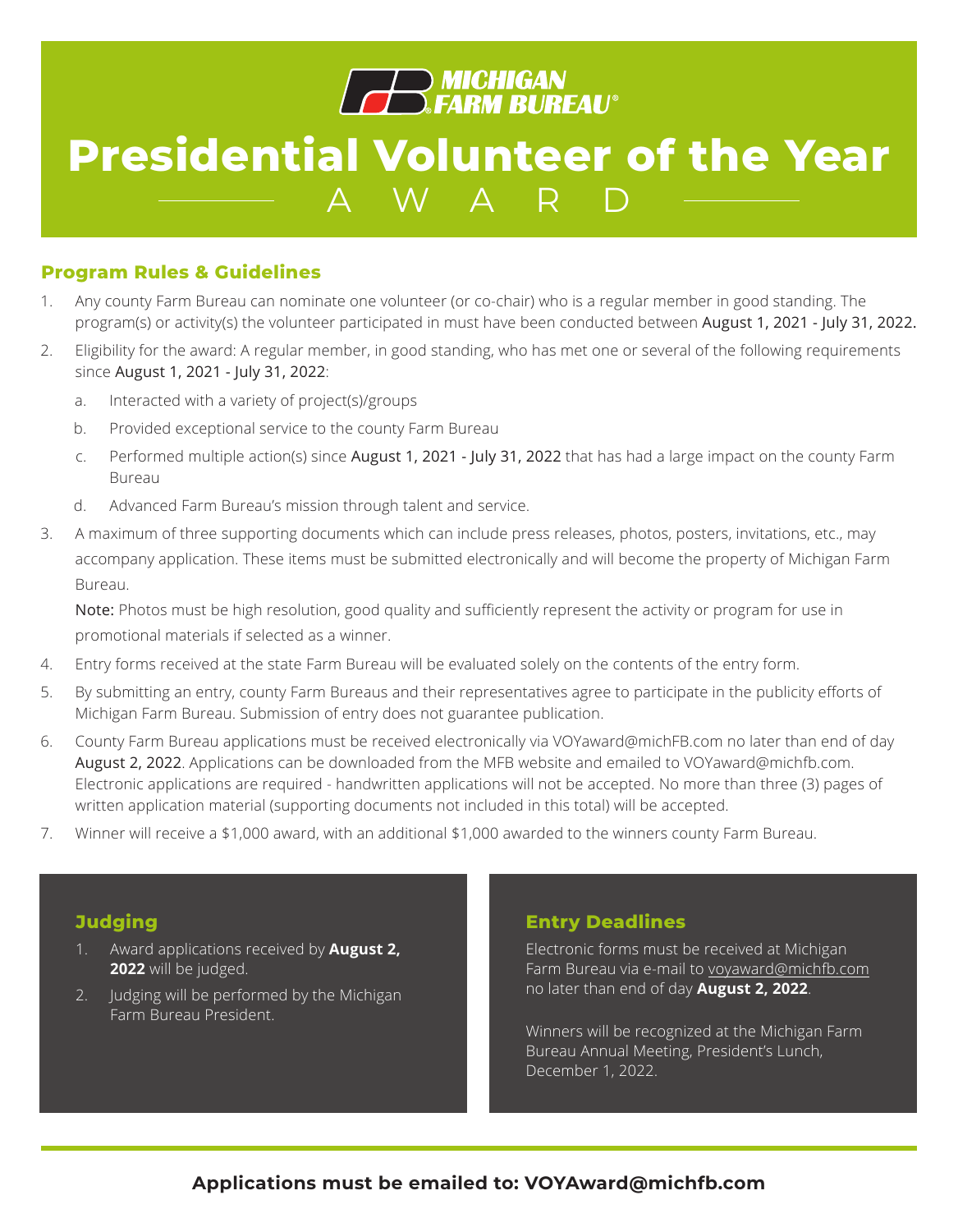

### **Entry Deadline**

Forms must be submitted electronically to VOYaward@michfb.com no later than end of day **August 2, 2022**. *Entries are limited to three single-sided pages. Electronic submission is required. This PDF form is enabled to save application content, please retain an electronic copy.*

### **NOMINEE INFORMATION:**

NAME:

ADDRESS:

HOME PHONE: CELL PHONE:

EMAIL ADDRESS:

COUNTY FARM BUREAU:

### **NOMINATOR INFORMATION:**

NAME:

ADDRESS:

HOME PHONE: CELL PHONE:

EMAIL ADDRESS:

COUNTY FARM BUREAU: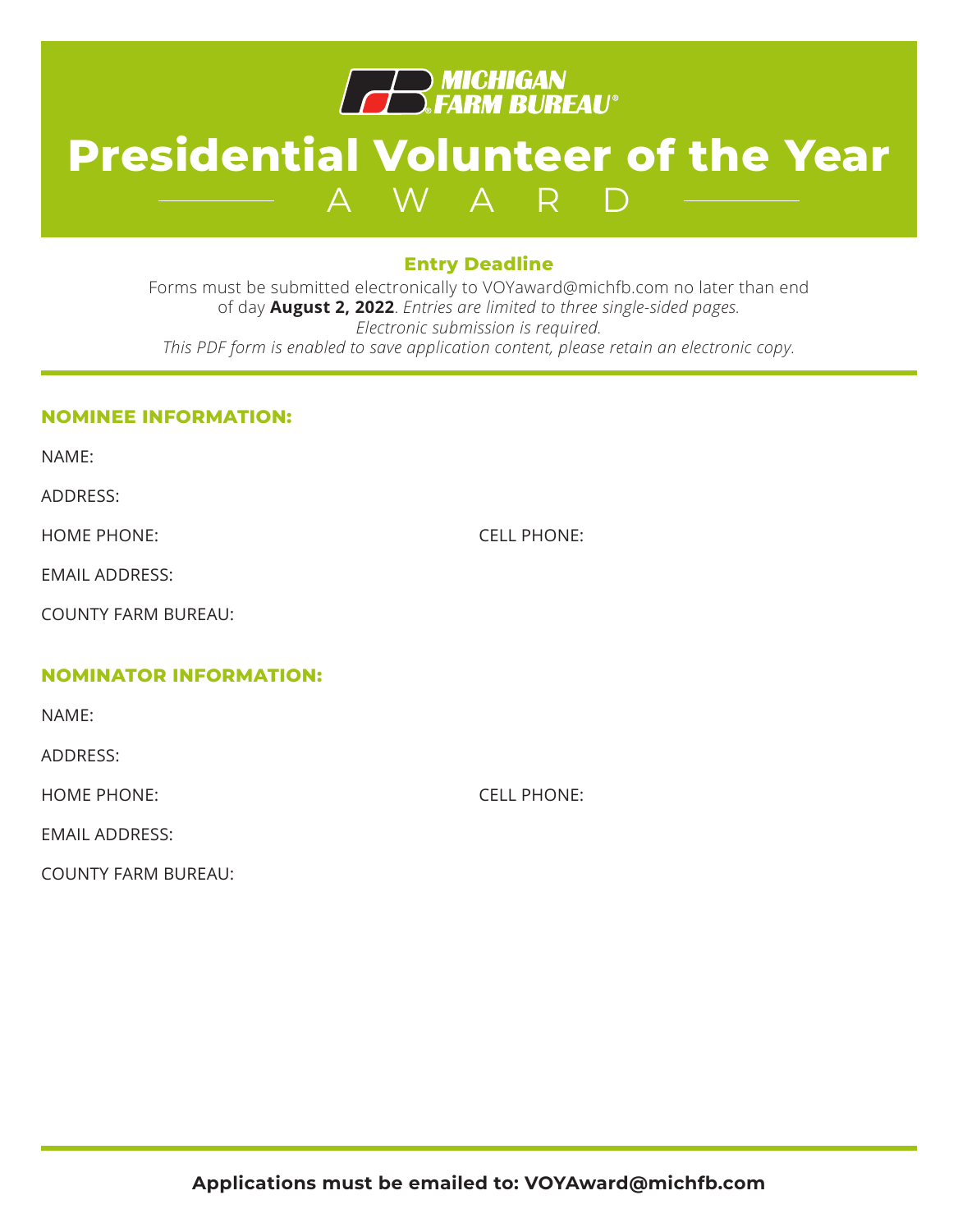

1. Describe why this volunteer should receive the Presidential Volunteer of the Year Award by giving specific examples of their roles and responsibilities. (ie. people reached, outcome, etc.) (30 pts.)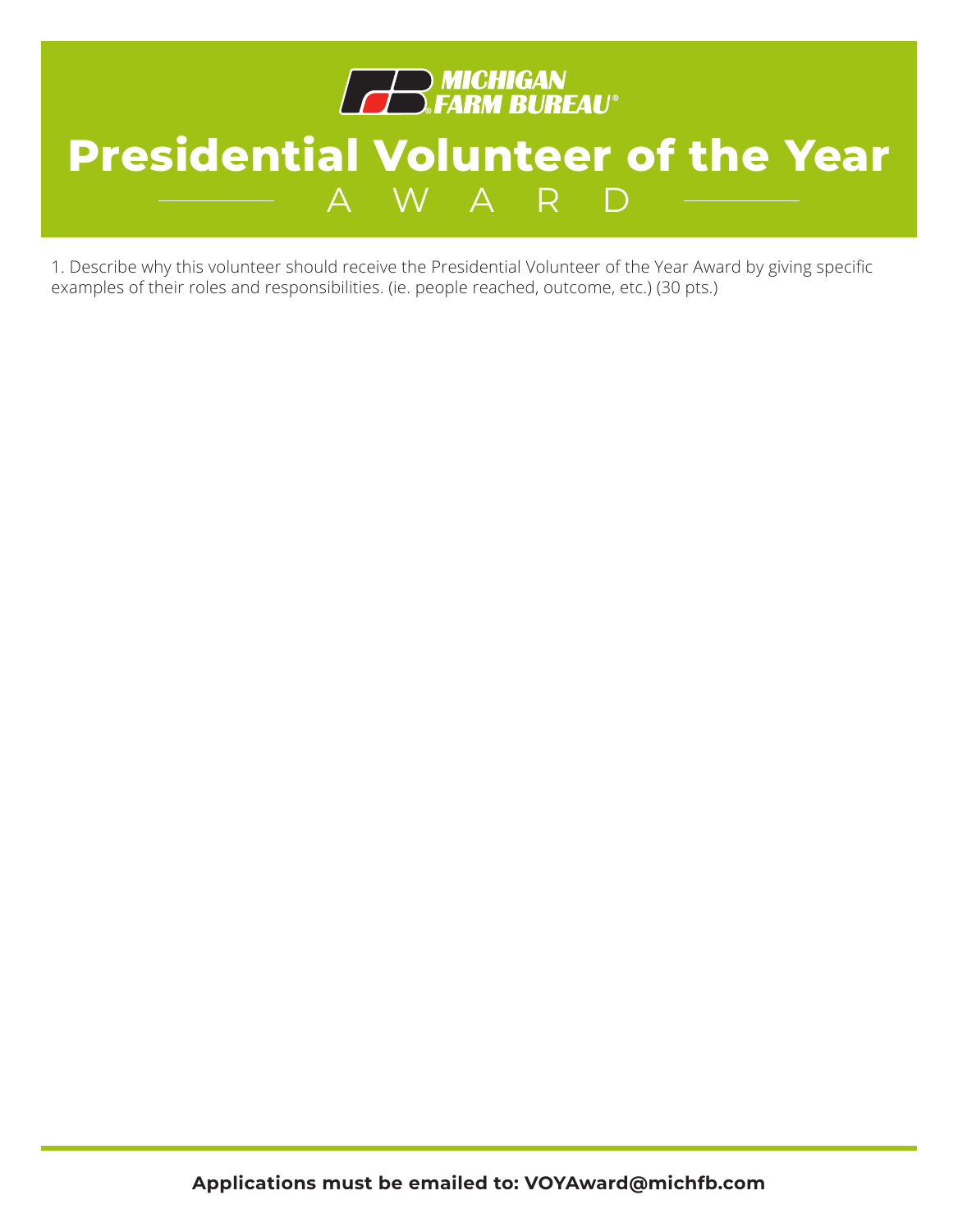

2. Describe how this volunteer provided significant enthusiasm, organizational assistance, and specific expertise through his or her dependability and positive attitude. (30 pts.)